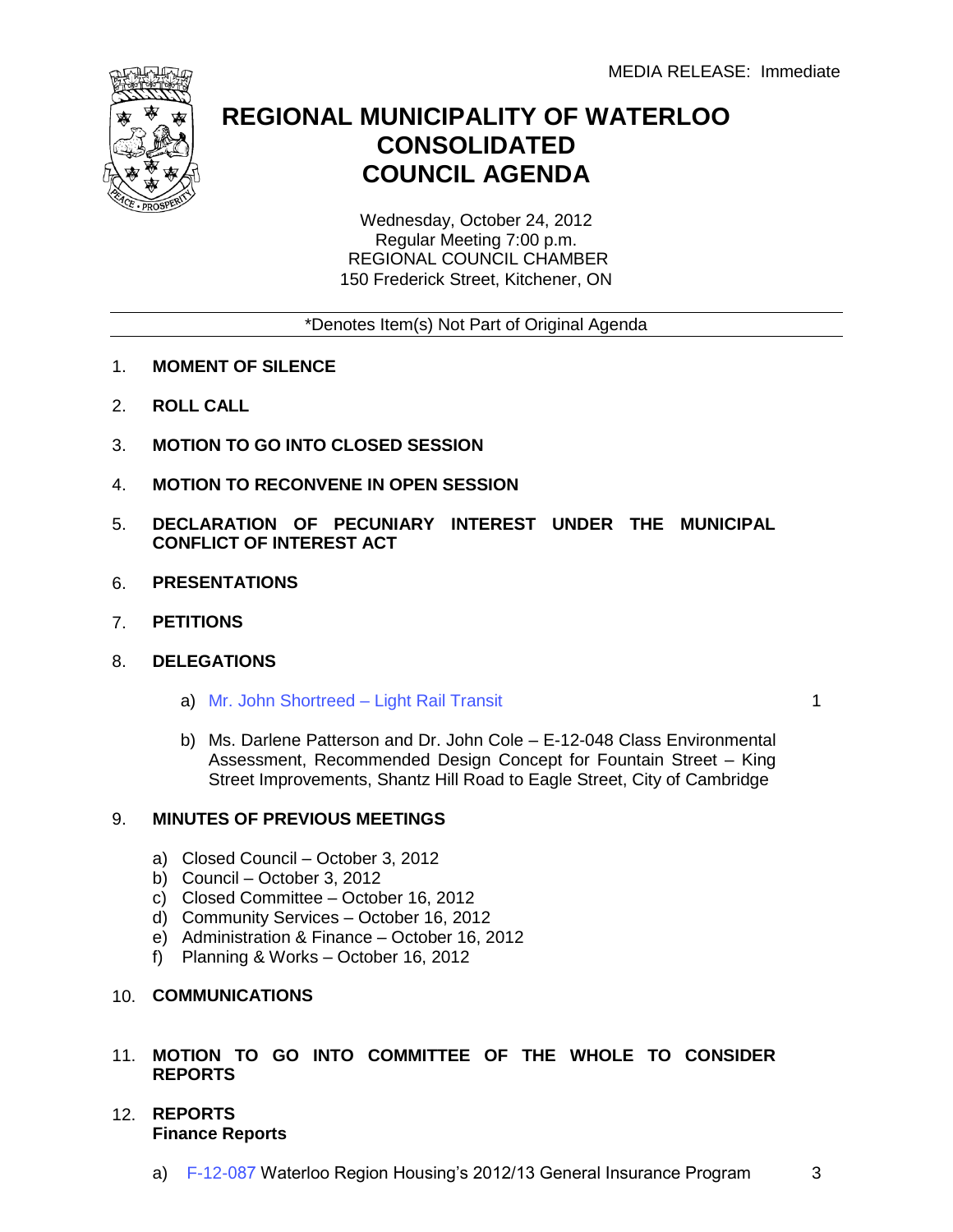| b) F-12-088 Q2012-1129 War Memorial Exhibit Fabrication and Installation,<br><b>Waterloo Region Museum</b>                          | 5        |
|-------------------------------------------------------------------------------------------------------------------------------------|----------|
| F-12-089 T2012-130 Weber St widening - Various Residential Building<br>C)<br>Demolitions, Kitchener                                 | 7        |
| d) F-12-090 Supply of Hydraulic Mixing System and Horizontal Chopper Pumps<br>for the Preston Wastewater Treatment Plant, Cambridge | 9        |
| F-12-091 P2012-31 Personal Computer Replacement<br>e).                                                                              | 11       |
| <b>Committee Reports</b>                                                                                                            |          |
| a) Community Services - attached & marked SS-121016<br>Closed Community Services - attached & marked CSS-121016                     | 13<br>14 |
| b) Planning & Works - attached & marked $PS-121016$                                                                                 | 15       |
| <b>Chief Administrative Officer</b>                                                                                                 |          |
| <b>Regional Chair</b>                                                                                                               |          |
| <b>Regional Clerk</b>                                                                                                               |          |

- 13. **OTHER MATTERS UNDER COMMITTEE OF THE WHOLE**
- 14. **MOTION FOR COMMITTEE OF THE WHOLE TO RISE AND COUNCIL RESUME**
- 15. **MOTION TO ADOPT PROCEEDINGS OF COMMITTEE OF THE WHOLE**

### 16. **MOTIONS**

\*

# 17. **NOTICE OF MOTION**

TAKE NOTICE THAT I**,** Councillor Carl Zehr, intend to introduce the following motion at the Council Meeting on October 24, 2012:

WHEREAS VIA Rail on June 27, 2012 announced significant reductions in passenger rail service across Canada; and,

WHEREAS beginning in November 2012 VIA is reducing its service from 3 round trips per week to 2 round trips during off-peak season in The Canadian Corridor (Toronto-Vancouver); and,

WHEREAS beginning in November 2012 VIA is reducing its service by half from 6 round trips per week to three round trips in The Ocean Corridor (Montreal-Halifax); and,

WHEREAS effective July 2012, VIA significantly reduced its service in the Toronto-London-Sarnia-Windsor Corridor with further cuts expected in October 2012; and,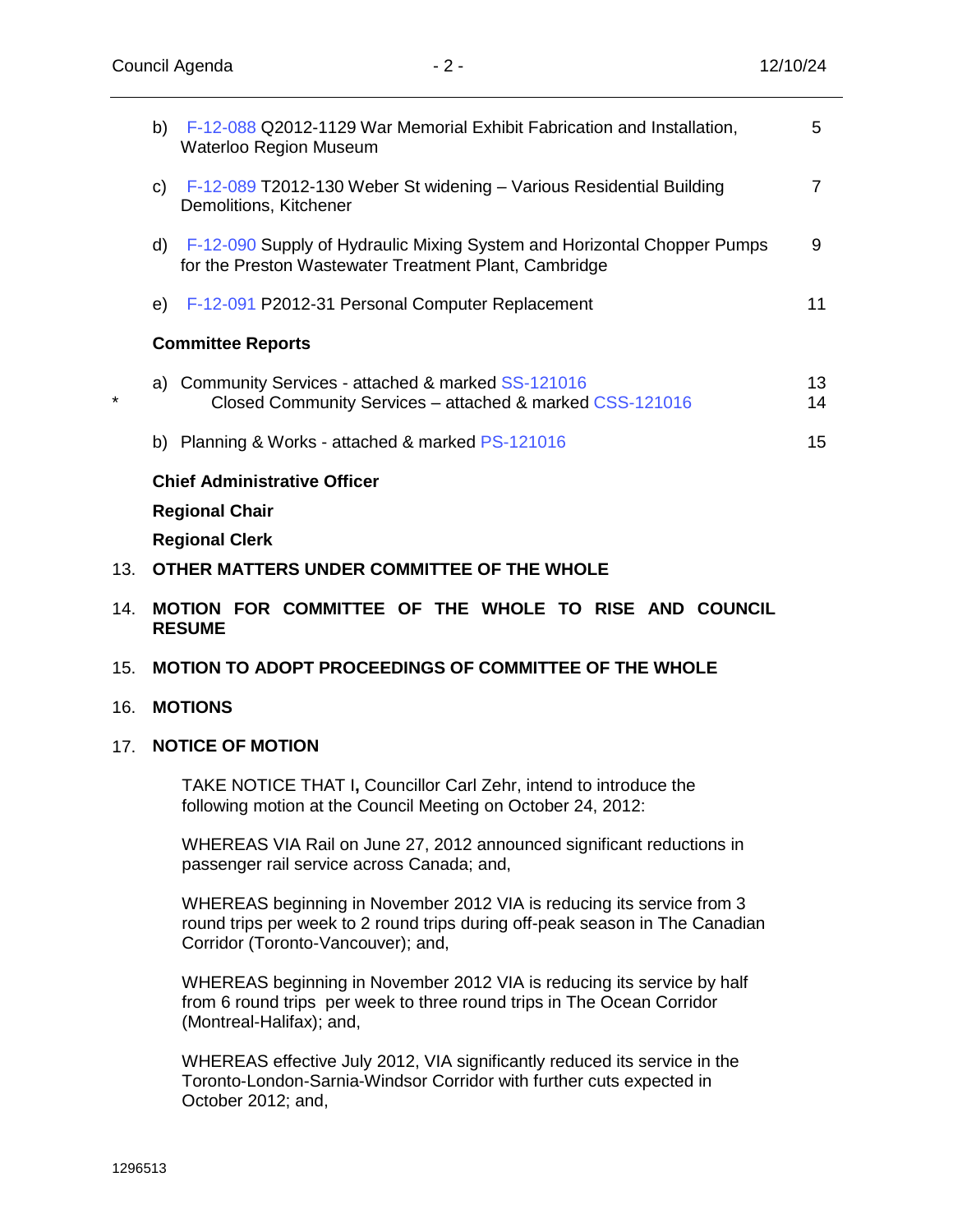WHEREAS many communities in Canada have been trying to increase VIA service and improve scheduling to meet the economic development needs of their regions; and,

WHEREAS the Government of Canada has spent just under \$1 billion dollars since 2007 to lay new track, revamp locomotives, improve passenger cars and renovate stations; and,

WHEREAS VIA Rail's mandate is to provide safe, efficient, more environmentally sustainable and cost effective passenger transportation; and,

WHEREAS a passenger rail network is an integral and vital part of Canada's national transportation infrastructure and is vital to economic prosperity; and,

WHEREAS communities, residents and businesses rely on timely, convenient rail links to other cities and other corridor communities;

THEREFORE, BE IT RESOLVED that the Regional Municipality of Waterloo express its support of the following:

- THAT FCM call on VIA Rail to maintain and improve rail service and frequency across Canada; and,
- THAT FCM work with the federal government to ensure that as a principle going forward that federal departments or Crown corporations should consult FCM on major service changes that could affect its members; and,

BE IT FURTHER RESOLVED That this resolution be sent to VIA Rail, the Minister of Transport, Infrastructure and Communities, the Minister of State (Transport), the Minister of Industry, Provincial Ministers of Transportation, and other VIA communities; and,

BE IT FINALLY RESOLVED That this resolution be referred to the Provincial / Territorial Municipal Associations for information.

#### 18. **UNFINISHED BUSINESS**

#### 19. **OTHER BUSINESS**

#### 20. **QUESTIONS**

#### 21. **ENACTMENT OF BY-LAWS – FIRST, SECOND & THIRD READINGS**

- a) A By-law to Amend By-law 01-059, as amended, being the Region's Road Consolidation By-law (Regional Road System), Regional Road 45 (East River Road)
- b) A By-law to Amend By-law 06-072, as amended, being the Region's Traffic and Parking By-law No Parking, (Regional Road 45 (East River Road)
- c) A By-law to Confirm the Actions of Council October 24, 2012

#### 22. **ADJOURN**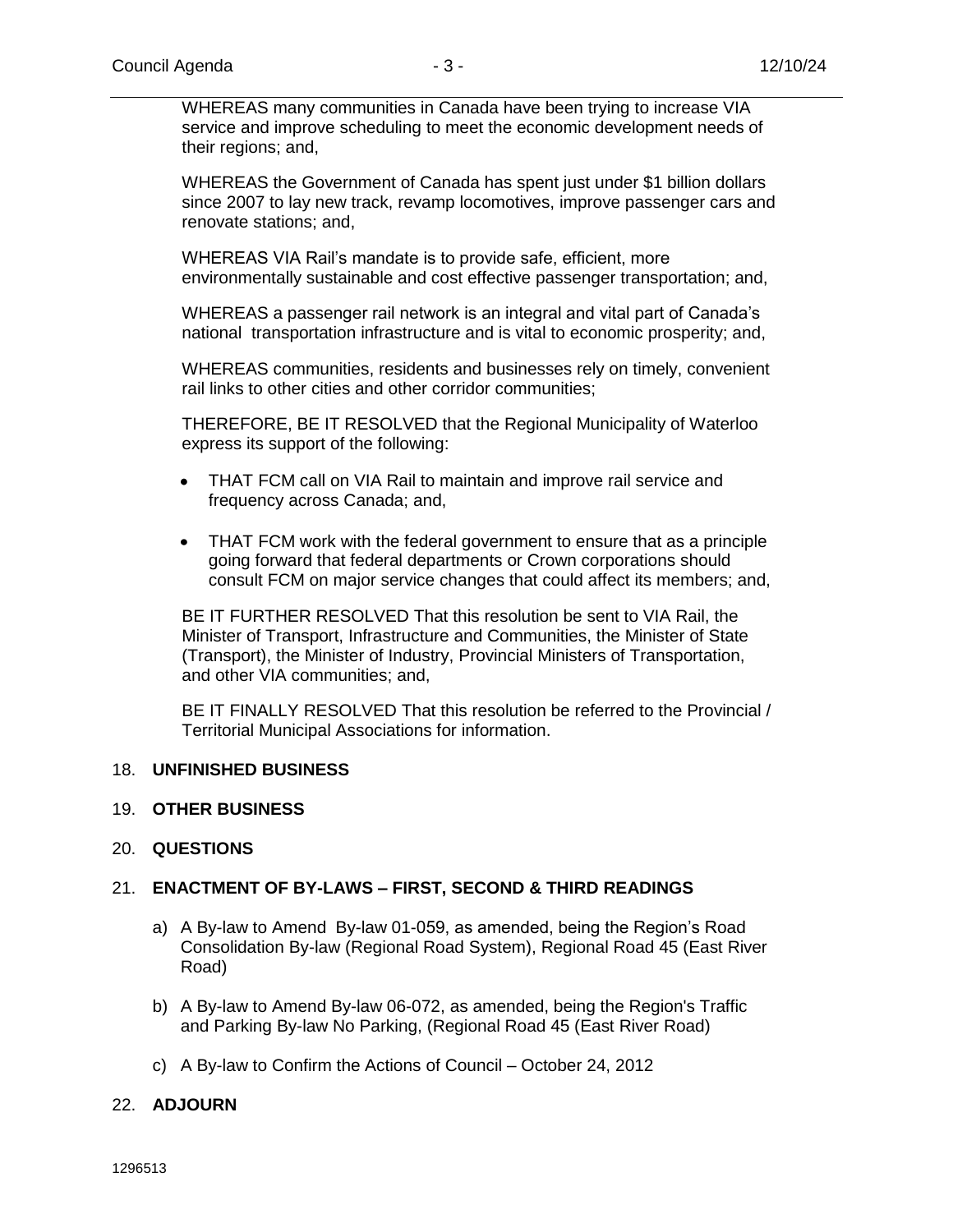<span id="page-3-0"></span>The reason for my presentation is that I received back from the Minister of the Environment (in response to my concerns about the LRT environmental impact) confirmation that the Region's rapid transit environmental study documented that some intersections in UpTown Waterloo would by 2014, with the reduction in traffic lanes on King Street, due to the LRT, have congestion resulting first in diversion of about 1/3 of the traffic to Weber Street (the "solution" found in the 2008 study to bring traffic on King to an "acceptable" level), and secondly, even if the diversion of 1/3 of the King St. traffic were to take place (provided there was capacity on Weber and then on Erb-Bridgeport and/or Union) there would still be congestion on King at some times of the day rather than for most of the day. The study did not consider the basic traffic behaviour - that traffic does not divert to a round about route until it is congested - so the King St. route would still be congested and the idea that 1/3 of the traffic would divert and leave much less congestion on King Street is really wishful thinking, that a real problem could be explained away - unfortunately traffic does not work that way.

The 2008 study only looked at UpTown Waterloo, in addition, when I was comparing the data used to the 2011 Regional official estimates of traffic volumes (Average Annual Weekday Traffic - AAWT, or AADT for daily) it was discovered that except for Allen and King Streets, the 2008 study used data from 2005 which is very low compared to the 2011 data (easy to see in the 2008 study since traffic volumes up and down King jump around in a way that is not possible given traffic continuity) . It is also the case that the AAWT traffic up and down King Street supports the idea that the traffic congestion will not be limited to UpTown but will extend up and down King Street, in fact the traffic nearer the Kitchener core is higher and traffic congestion will be also higher and the development potential lower.

In addition, as Minister Bradley points out, after 2014 traffic will continue to increase and by 2017 when the LRT opens it will be quite congested. Also the study did not have the 194 units at 155 Caroline with 300 parking places in the analysis. Moreover, the present plans on the Region web site show no left turn from King St. N. to Allen street west and this traffic which feeds 155 Caroline, Sun Life, 144 Park, Vincenzo's, Bauer Kitchen, etc. is considerable and will have to go up to William, across to Caroline and down to Allen, going thru 3 more intersections. This "around the block" traffic is likely to be considerable given the 600 condo units and some 3000 parking places (Sun Life about 1800, Bauer 500, 155 Caroline 300, 144 Park 200, Caroline and Allen apts 30, Red 80, on street for Vincenzo's about 50) within one block of King and Allen. This traffic is not accounted for. Other developments on Brick and the Adult Rec centre and on King St, south of the Red condos (room for 300 more condos) will also happen in the next few years. This will add to the "round the block" multiplication of traffic.

Finally, there are some 30 intersections in downtown Kitchener, Uptown Waterloo and King St. between the two core areas (Fredrick Street to Erb Street) that have LRT tracks going thru the intersections. Together these reductions in capacity will impede cross town traffic as well as north-south traffic on King Street. This whole area, particularly with plans for the transit hub and intensification of land use assumed in the studies of LRT ridership (all rather optimistic but they may happen in 100 years or so if Waterloo is not overtaken by Hamilton, Brampton, London, Guelph, Brampton. Burlington, etc.) will make this whole area's traffic capacity insufficient for supporting the proposed developments.

I have had the opportunity this year to visit Amsterdam which has a similar situation with a 4 lane street being reduced to 2 lanes and LRT tracks and the traffic there is very slow, but they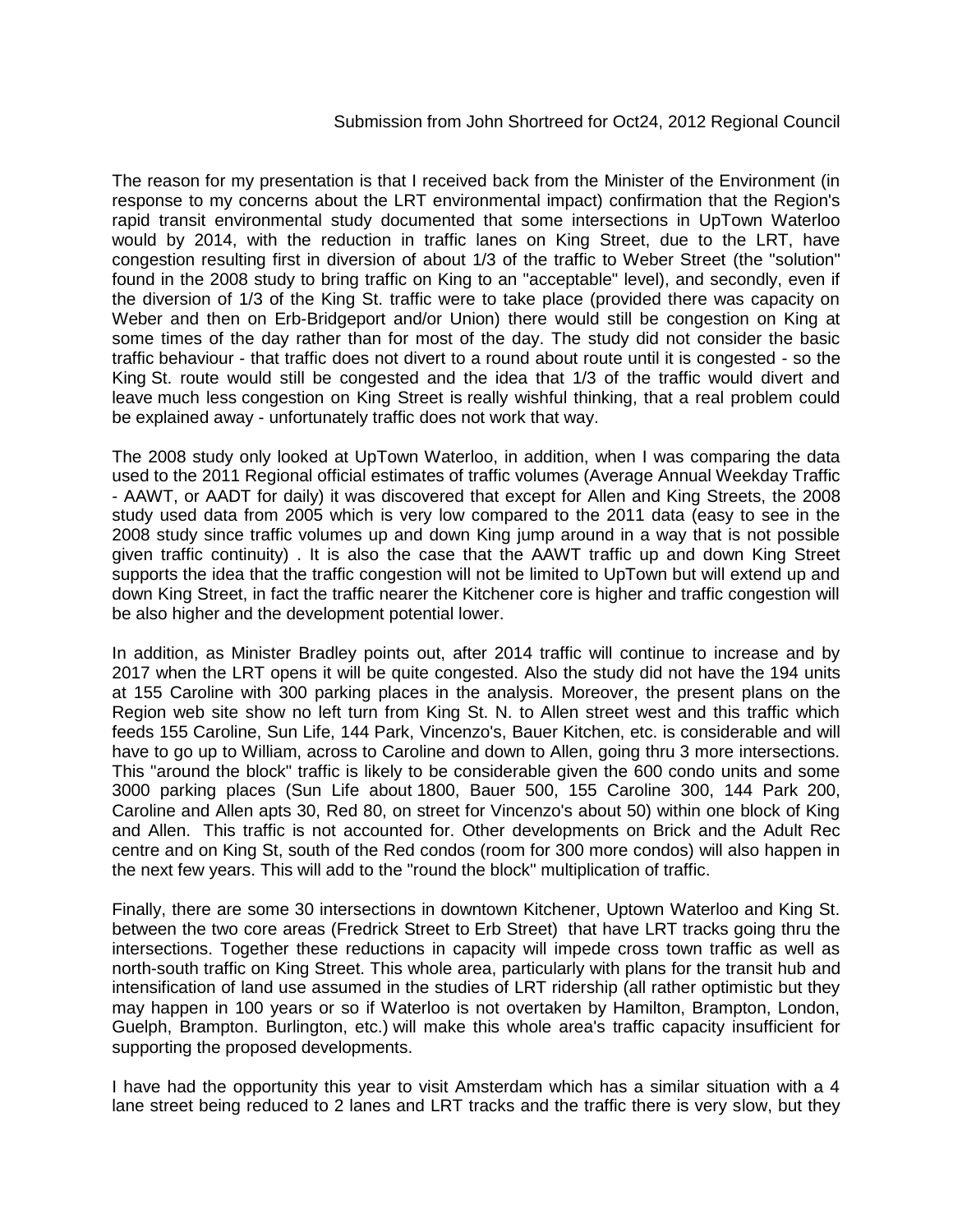have let taxis use the LRT right of way - a solution that requires input in the design phase to be sure traffic can get onto and off the LRT ROW. I was also fortunate to visit other European cities with new LRT lines as well as Sydney Australia - all have good design solutions to get around the problem - However, it is not necessary to travel far since St. Clair Avenue in Toronto has the exact same situation and the Region can go there directly and see the problems first hand and speak directly to the merchants who are split, with many saying the traffic problems are such that they discourage development - quite the contrary to the expectations in Waterloo Region. This would be a good visit to make. It might be noted that Toronto in the St. Clair area has a full grid of streets N-S and E-W, unlike Waterloo where streets in the core areas are limited - so in Toronto the diversion of traffic is more practical than in Waterloo, where the plan is that traffic would divert from King to Weber then come back on Erb-Bridgeport or Union Streets to UpTown - rather a stretch and one that the Region never actually tested with a network capacity analysis ( I can help them with this if they would like to make some better estimates of traffic impacts of the LRT, especially if the 15% transit turns out to be a much more realistic 7-8% transit in the peak hours and even that is optimistic - e.g. the target increase in ridership of +50% in the "Moving Forward" plan likely will not work out, that plus a more realistinc estimate of the land use - the multinomial logit model is ok with only a little optimisim built in but nothing to worry about relative to the other assumptions).

John Shortreed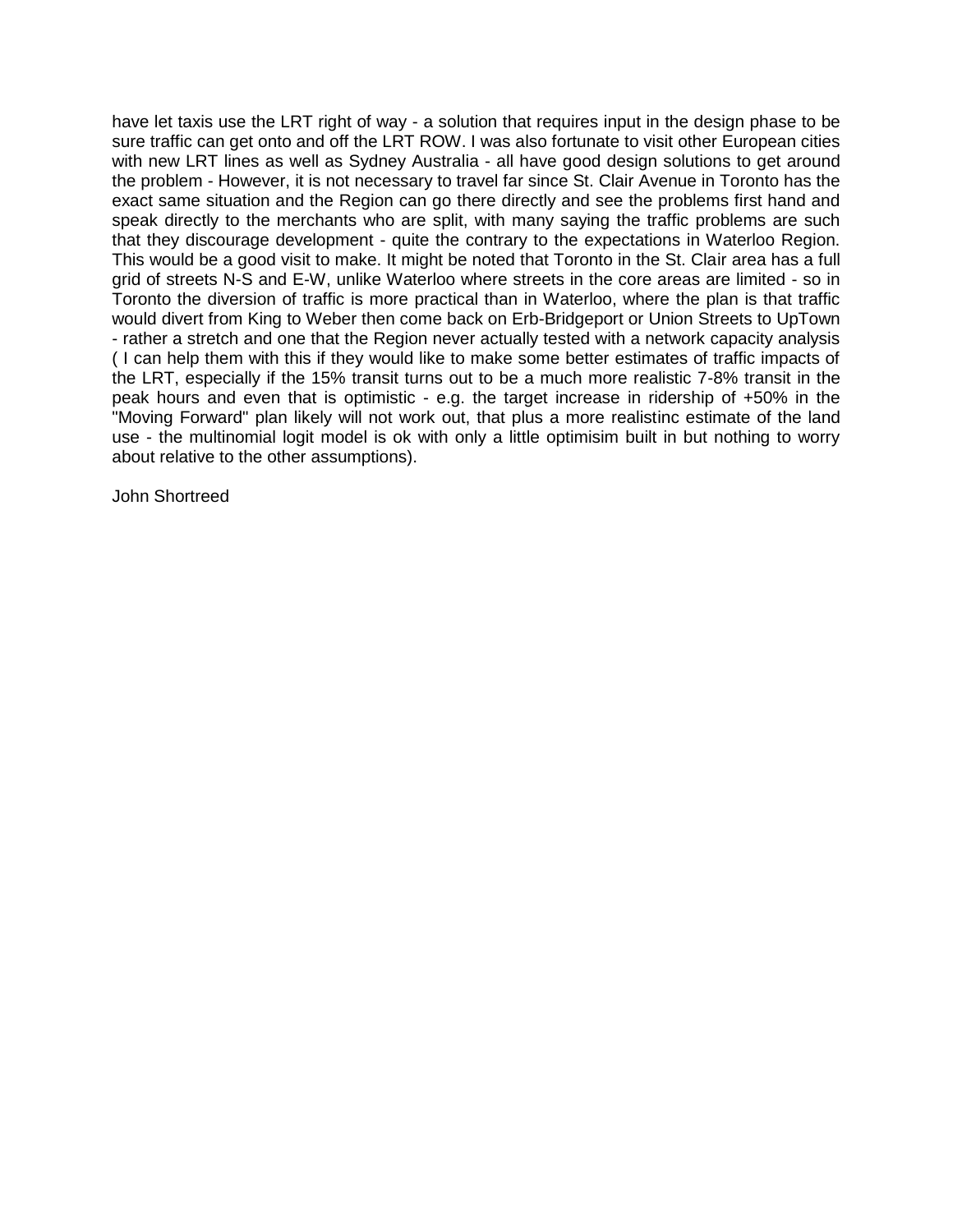<span id="page-5-0"></span>

# **FINANCE DEPARTMENT Administration Division**

**TO:** Regional Chair Ken Seiling and Members of Regional Council

# **DATE:** October 24, 2012 **FILE CODE: F28-30**

#### **SUBJECT: WATERLOO REGION HOUSING'S 2012/13 GENERAL INSURANCE PROGRAM**

#### **RECOMMENDATION:**

THAT the Regional Municipality of Waterloo accept the bid from the Frank Cowan Company Limited for the 2012/13 General Insurance Program for Waterloo Region Housing in the amount of \$329,033.88 inclusive of the Housing Services Corporation fee and all applicable taxes.

#### **SUMMARY:** Nil

#### **REPORT:**

The Waterloo Region Housing's General Insurance Program is outside the Region of Waterloo's Municipal Insurance Pool's Program due to the coverage requirements set by the Housing Services Corporation (HSC). This insurance program renews on November 1, 2012 and coverage is subject to Council's approval. This program covers the 2,690 units owned by the Region including the 132 units recently transferred from Region of Waterloo Community Housing Inc. (ROWCHI).

Staff obtained the required bid for the HSC's Group Insurance Program administered by AON Reed Stenhouse Inc. and a bid from the Frank Cowan Company Limited, one of the only other competitors able to meet the HSC's insurance program requirements. The quotes are as follows:

| Frank Cowan Company Limited (inclusive of the HSC Fee and taxes)           | \$329,033.88 |
|----------------------------------------------------------------------------|--------------|
| AON Reed Stenhouse Inc. (includes estimated taxes, HSC Fee not applicable) | \$649,626.88 |

The 2012/13 annual insurance program cost of \$329,034 is an increase of 4.7% when compared to the prior year's cost of \$314,307. This increase can be attributed to the additional 132 units from ROWCHI which were transferred to the Region in January 2012. Under legislation, the HSC charges a 2.5% administration fee (down from 5% charged last year) which is mandatory to Local Housing Corporations (LHC's), to cover their operational costs for administering their insurance program. The Region's HSC fee for 2012/13, which is included in the \$329,034, is \$8,387 inclusive of taxes.

For additional information on the many changes that have occurred to the procurement process for general insurance for Housing please refer to the October 16, 2012, Planning, Housing and Community Services Report P-12-111 titled Housing Services Corporation Insurance Program Update.

#### **CORPORATE STRATEGIC PLAN:**

Award of this contract meets Focus Area 5 of the Region's Corporate Strategic Plan in that we ensure all Regional programs and services are efficient and effective and demonstrate accountability to the public.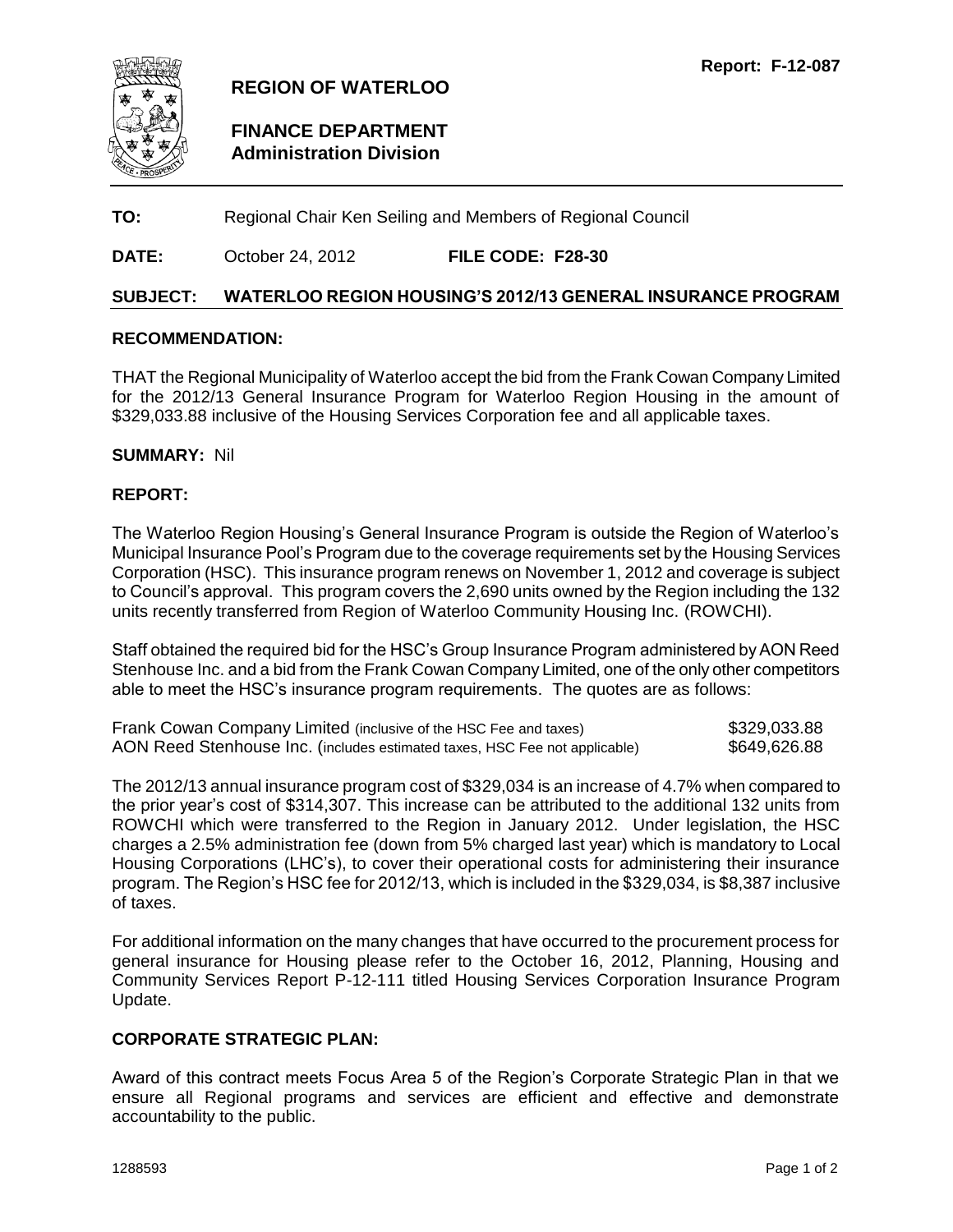#### **FINANCIAL IMPLICATIONS:**

| <b>Frank Cowan Company Limited</b>                 |           | \$296,895.00 |
|----------------------------------------------------|-----------|--------------|
| <b>Retail Sales Tax</b>                            |           | 23,751.60    |
| HSC Fee including HST                              |           | 8,387.28     |
|                                                    | Sub-total | \$329,033.88 |
| Less: Municipal Rebate of 86.46% of HST on HSC Fee |           | (834.26)     |
|                                                    | Total     | \$328,199.62 |

Total net cost for the 2012/13 General Insurance Program for Waterloo Region Housing will be \$328,200. Sufficient funds for this expense are included in the preliminary 2013 base budget.

#### **OTHER DEPARTMENT CONSULTATIONS/CONCURRENCE:**

Planning, Housing and Community Services staff have assisted with the documents submitted to market and are in agreement with the recommendation proposed.

**ATTACHMENTS:** Nil

**PREPARED BY:** *C. Smith*, Risk Manager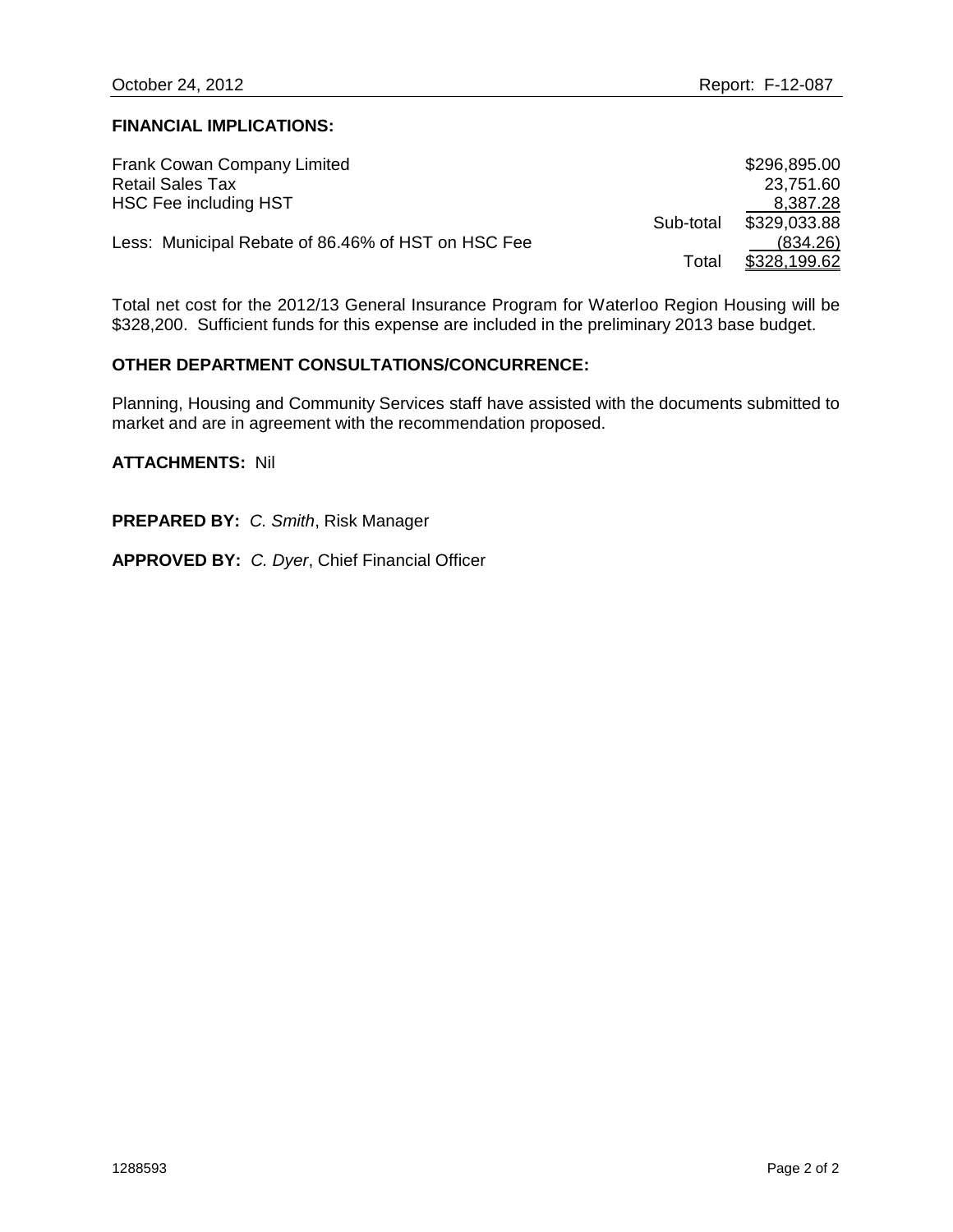<span id="page-7-0"></span>

# **FINANCE DEPARTMENT Procurement & Supply Services Division**

**TO:** Regional Chair Ken Seiling and Members of Regional Council

**DATE:** October 24, 2012 **FILE CODE:** F18-20

#### **SUBJECT: Q2012-1129 WAR MEMORIAL EXHIBIT FABRICATION AND INSTALLATION, WATERLOO REGION MUSEUM**

#### **RECOMMENDATION:**

THAT the Regional Municipality of Waterloo accept the quotation of Expographiq for the War Memorial Exhibit Fabrication and Installation, Waterloo Region Museum in the amount of \$113,000.00 including all applicable taxes.

#### **SUMMARY:**

Nil

#### **REPORT:**

Quotations were called for the War Memorial Exhibit Fabrication and Installation, Waterloo Region Museum. The following quotation was opened in the presence of J. McCarty and J. Jensen.

Expographig Catineau, Quebec \$113,000.00

Due to the specialized nature of this work, bids were requested from (5) five vendors. Four vendors, all located within the Greater Toronto Area, did not submit a bid. One vendor did not submit a bid due to the specialized nature of the work. One vendor had software failures and could not submit the bid. The other two vendors had work load and time constraint issues. The bid price for this project is in keeping with the current market costs for museum exhibit fabrication.

Expographiq has successfully fabricated and installed two exhibits for the Waterloo Region Museum in the past 18 months, including Unconventional Thinking: Innovation in Waterloo Region, and Coming of Age. Their work has been of high quality and they have been able to meet all of the museum's deadlines.

The work for this project includes professional exhibit fabrication and specialty engineering services to build and install a war memorial and associated components, and produce graphics as required by the Waterloo Region Museum. The War Memorial will be located on the Waterloo Region Museum's mezzanine level in its exhibit galleries.

The War Memorial is composed of a granite veneered structure housing a large flat screen that displays the names, along with select images, of Waterloo Region's war dead from the Boer, First, Second, and Korean Wars. The Memorial will display military service badges of the Canadian Forces, as well as the words "Lest We Forget."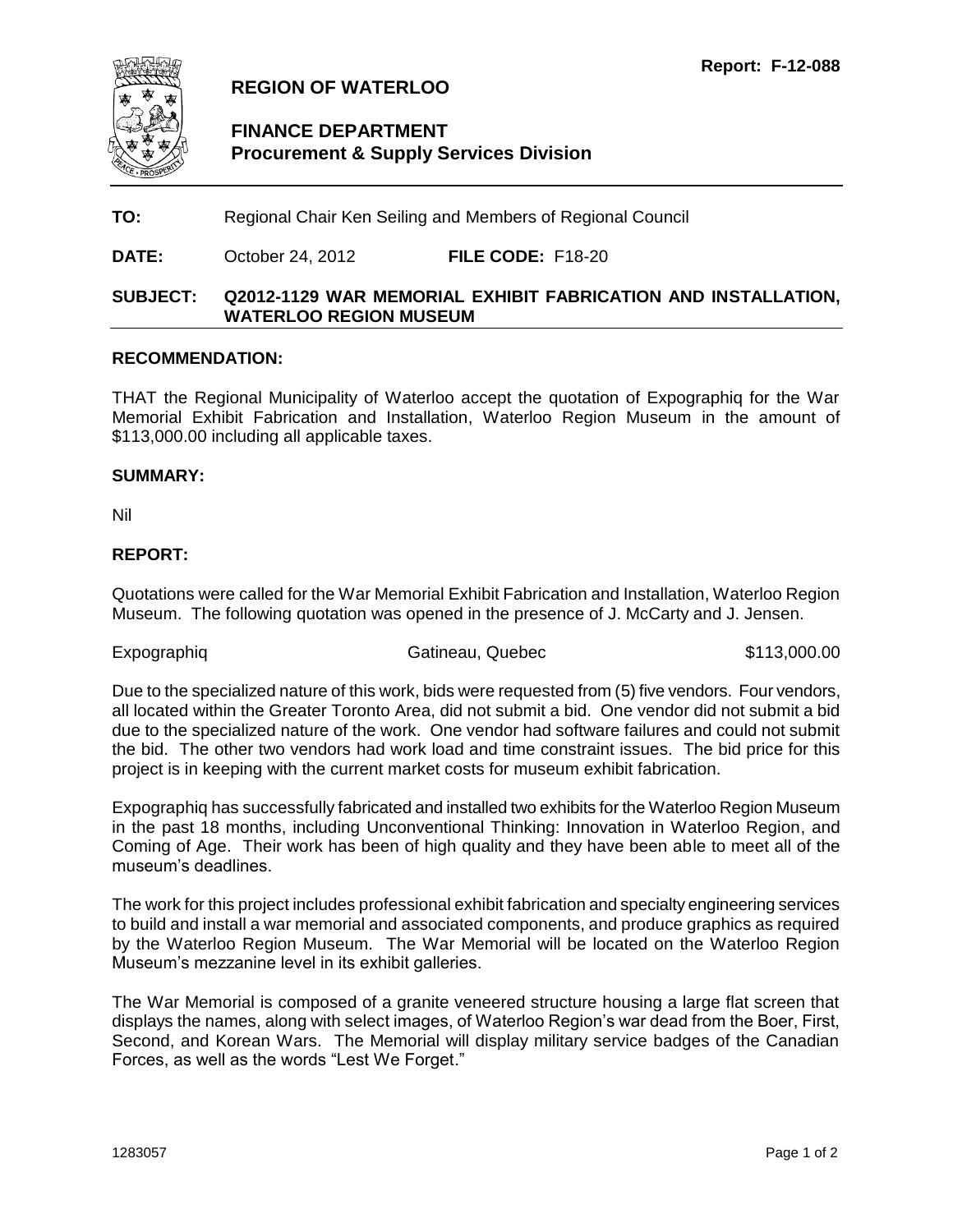#### **CORPORATE STRATEGIC PLAN:**

Award of this contract meets the Corporate Strategic Plan objective Implementation of the Arts, Culture, Heritage Master Plan initiatives in support of Strategic Focus Area 2 – Growth Management, particularly the objective to promote and enhance arts, culture and heritage.

#### **FINANCIAL IMPLICATIONS:**

| Q2012-1129                                       | \$113,000.00       |
|--------------------------------------------------|--------------------|
| Less: Municipal Rebate of 86.46% of HST (11.24%) | (11,240.00)        |
|                                                  | Total \$101,760.00 |

The approved 2012 Waterloo Region Museum operating budget includes \$273,595 for Displays and Exhibits. The cost of this quote is within the budgeted amount and the remaining funds are planned for other work related to the museum exhibits. This project is to be financed from the 2012 tax levy.

The final date of acceptance for this quotation is December 3, 2012.

#### **OTHER DEPARTMENT CONSULTATIONS/CONCURRENCE:** Nil

#### **ATTACHMENTS:** Nil

**PREPARED BY:** *C. Whitlock*, Director, Procurement & Supply Services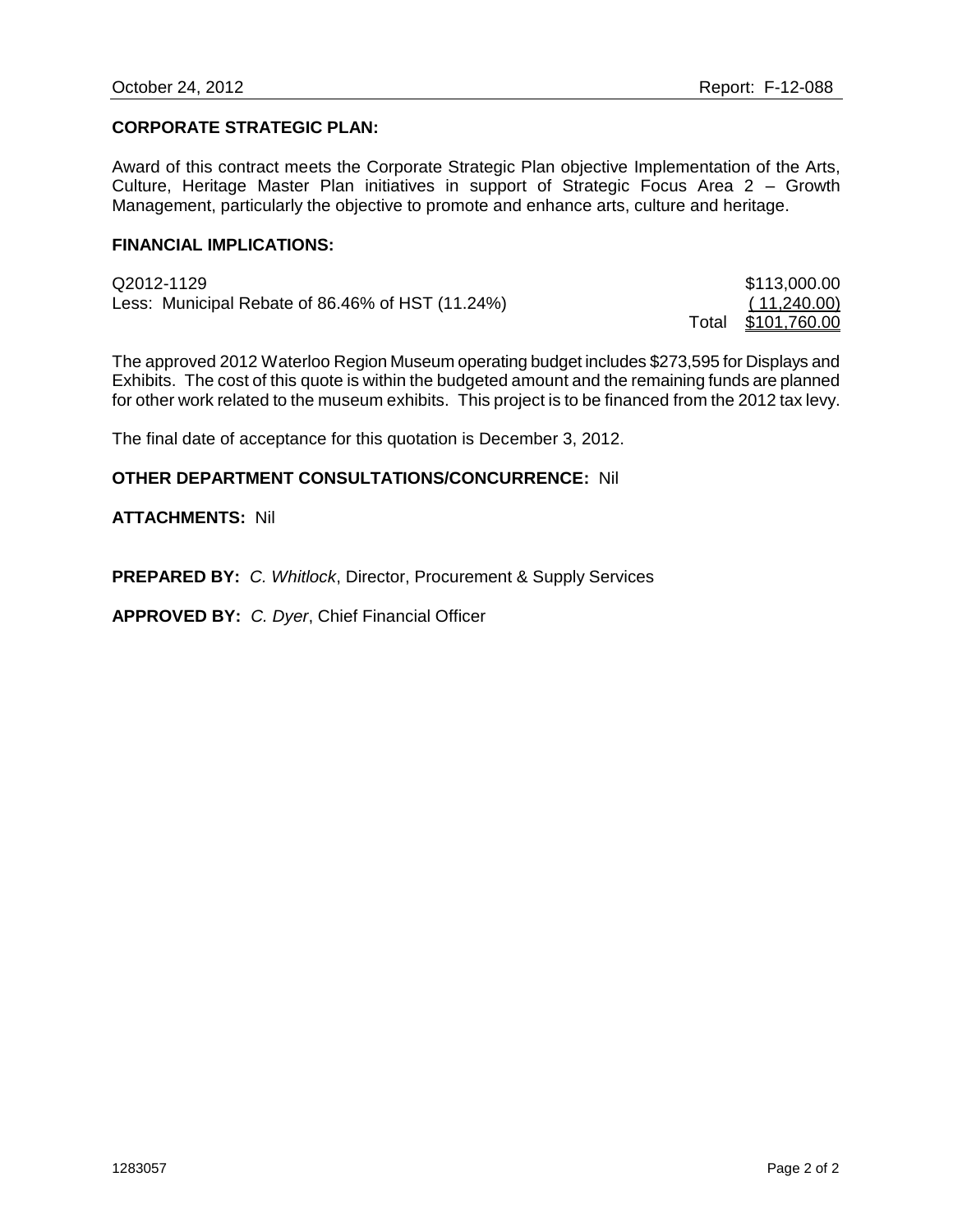<span id="page-9-0"></span>

# **FINANCE DEPARTMENT Procurement and Supply Services Division**

**TO:** Regional Chair Ken Seiling and Members of Regional Council

**DATE:** October 24, 2012 **FILE CODE: F18-30**

### **SUBJECT: T2012-130 WEBER ST WIDENING - VARIOUS RESIDENTIAL BUILDING DEMOLITIONS, KITCHENER**

#### **RECOMMENDATION:**

THAT the Regional Municipality of Waterloo accept the tender of Sittler Demolition for Weber St. Widening - Various Residential Building Demolitions, Kitchener related to the Reconstruction and Widening of Weber Street between College Street and Union Street in the amount of \$776,016.20 including all applicable taxes.

#### **SUMMARY:** Nil

#### **REPORT:**

Tenders were requested for Weber St Widening - Various Residential Building Demolitions, Kitchener from nine demolition contractors that had previously been pre-qualified by the Region. Tenders were opened in the presence of L. Simon, P. Linn and A. Dooling.

The following tenders were received:

| <b>Sittler Demolition</b>        | Waterloo, ON     | \$776,016.20   |
|----------------------------------|------------------|----------------|
| <b>Waterloo Demolition</b>       | Heidelberg, ON   | \$ 875,976.00  |
| Kieswetter Demolition (1992) Inc | Waterloo, ON     | \$957,742.80   |
| <b>JMX Contracting Inc.</b>      | Gormley, ON      | \$973,382.00   |
| Salandria Ltd                    | Toronto, ON      | \$1,013,674.41 |
| <b>ProGreen Demolition</b>       | Concord, ON      | \$1,057,680.00 |
| Aim Waste Management Inc.        | Stoney Creek, ON | \$1,177,130.04 |
| <b>Priestly Demolition Inc.</b>  | King, ON         | \$1,208,535.00 |

Work to be completed under this contract includes the demolition of 22 residential buildings between College Street and Union Street to facilitate the widening of Weber Street from two to four lanes and the construction of a road-under-rail grade separation at the CN Railway crossing north of Victoria Street. The demolition contractor will be responsible for the removal of all building materials, including foundations and placing compacted earth to match existing grades on each property.

Subject to Council approval, demolition is expected to begin November 1, 2012 with a completion date of April 30, 2013.

### **CORPORATE STRATEGIC PLAN:**

Award of this contract is in accordance with the Region's public tendering practices and meets Focus Area 5 (Service Excellence) of the Region's Corporate Strategic Plan and specifically Strategic Objective 5.3 which is to ensure all Regional programs and services are efficient, effective and accountable to the public.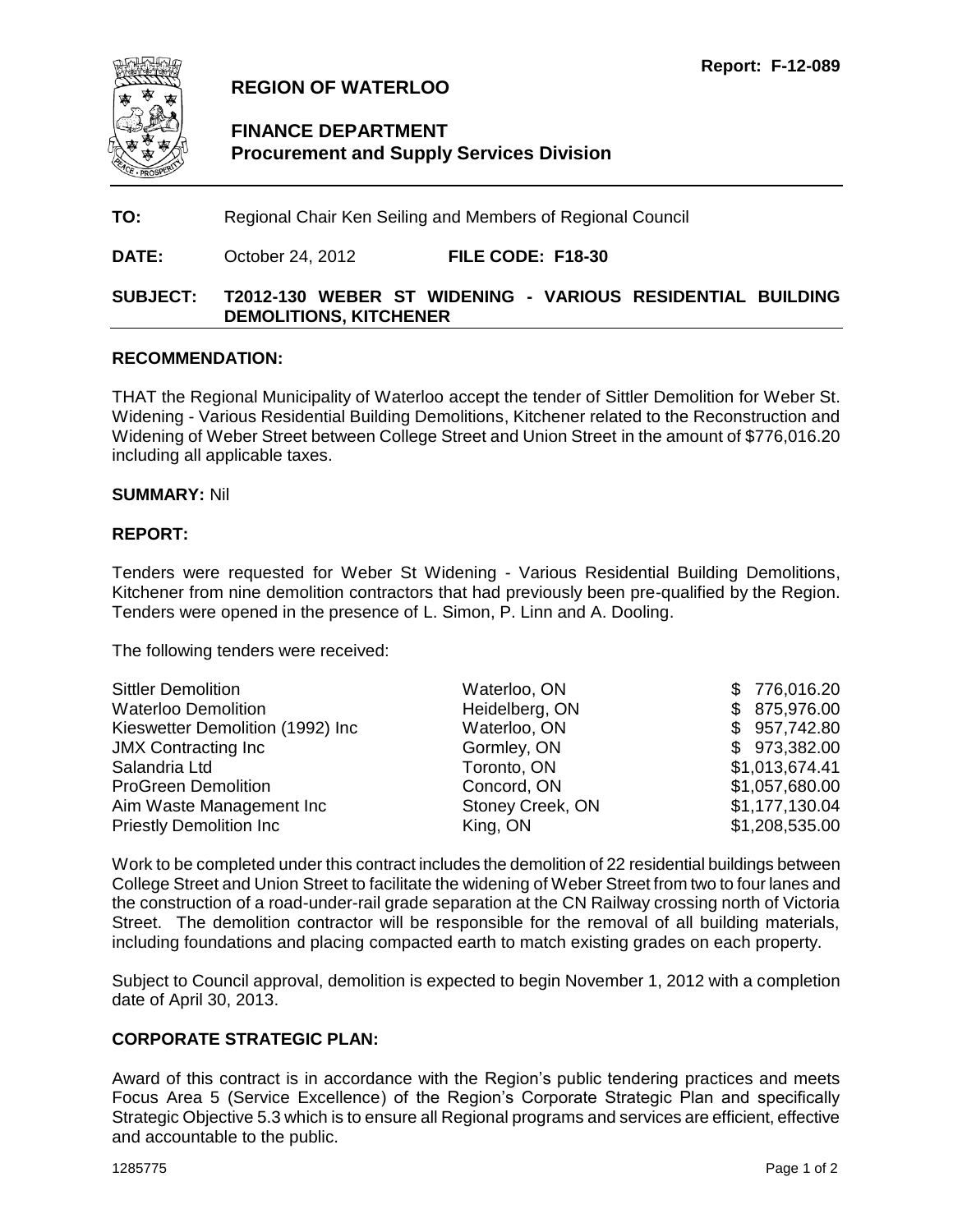#### **FINANCIAL IMPLICATIONS:**

| T2012-130                                        |           | \$776,016.20 |
|--------------------------------------------------|-----------|--------------|
| Engineering-Regional                             |           | 25,000.00    |
|                                                  | Sub-total | \$801,016.20 |
| Less: Municipal Rebate of 86.46% of HST (11.24%) |           | (77, 188.20) |
|                                                  | Total     | \$723,828.00 |

The Region of Waterloo's approved 2012 Transportation Capital Program includes a total budget of \$11,135,000 (Project #7101) in 2012 for the Weber Street Reconstruction and Widening Project to be funded from Regional Development Charges (85%) and the Roads Capital Levy Reserve Fund (15%). This total budget amount includes \$1,200,000 for building demolition in 2012. The remaining budget amount will be carried forward to 2013 and used to fund the remaining demolitions.

The final date of acceptance for this tender is December 3, 2012.

### **OTHER DEPARTMENT CONSULTATIONS/CONCURRENCE:** Nil

#### **ATTACHMENTS:** Nil

**PREPARED BY:** *C. Whitlock*, Director, Procurement & Supply Services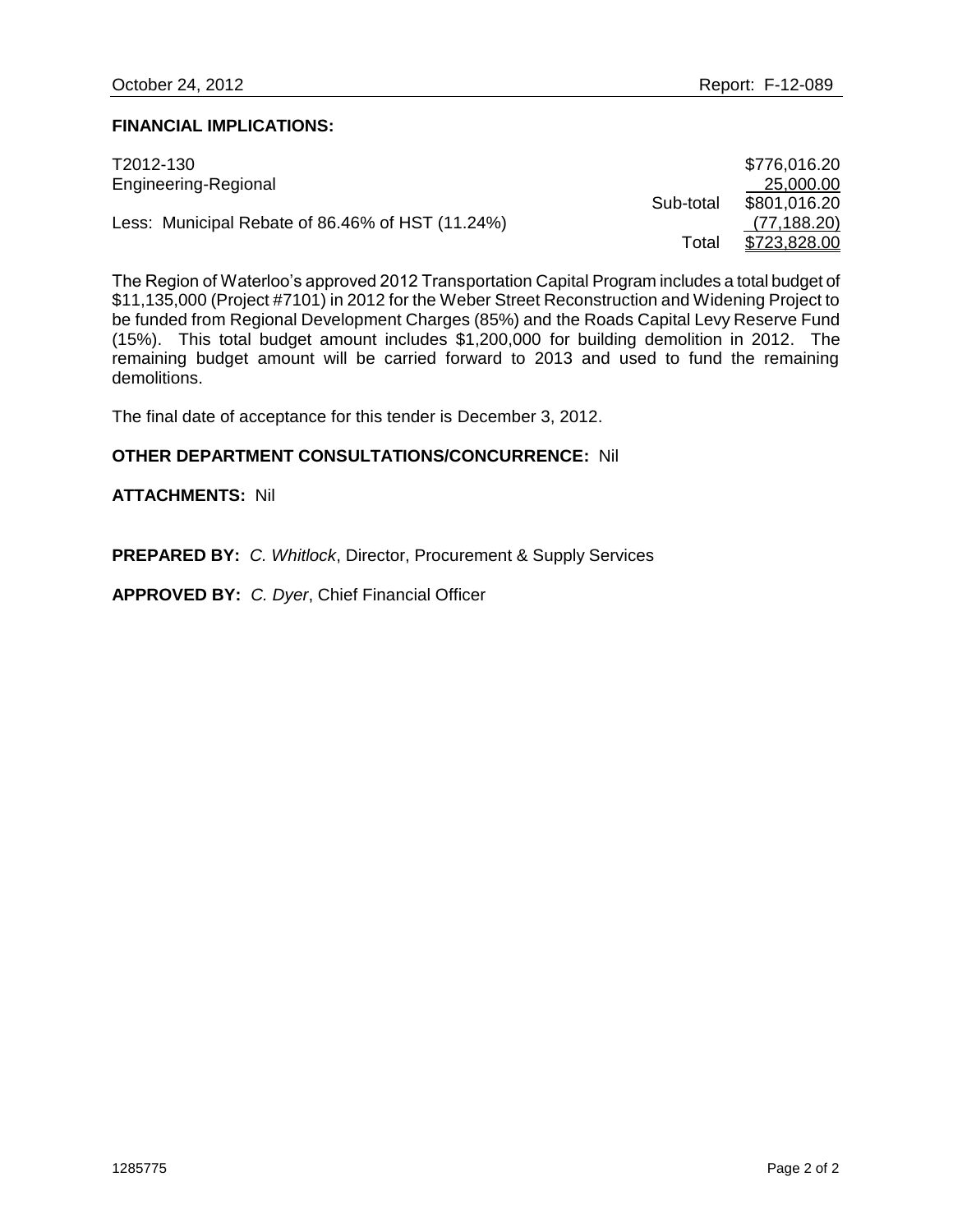<span id="page-11-0"></span>

# **FINANCE DEPARTMENT Procurement and Supply Services Division**

**TO:** Regional Chair Ken Seiling and Members of Regional Council

**DATE:** October 24, 2012 **FILE CODE: F18-40**

# **SUBJECT: SUPPLY OF HYDRAULIC MIXING SYSTEM AND HORIZONTAL CHOPPER PUMPS FOR THE PRESTON WASTEWATER TREATMENT PLANT, CAMBRIDGE**

#### **RECOMMENDATION:**

THAT the Regional Municipality of Waterloo award Siemens Canada Limited the Supply of Hydraulic Mixing System and Horizontal Chopper Pumps for the Preston Wastewater Treatment Plant, City of Cambridge, in the amount of \$317,304.00 including all applicable taxes.

**SUMMARY:** Nil

#### **REPORT:**

Proposals were called for the Supply of Hydraulic Mixing System and Horizontal Chopper Pumps for the Preston Wastewater Treatment Plant, City of Cambridge. The proposal was advertised in the Record, the Daily Commercial News, on the Ontario Public Buyers Association website and the Region's website and was opened in the presence of N. Corbett, P. Bauer, and J. Markovic.

The following proposal was received:

Siemens Canada Limited **Burlington, ON** \$317,304.00

The hydraulic mixing system and horizontal chopper pumps required are highly specialized equipment and there are only two known suppliers. The other known supplier had initially expressed interest in the proposal but subsequently advised that they were too busy to submit a proposal.

The Preston WWTP is located at 395 Montrose Street South in the City of Cambridge. The Preston WWTP requires upgrades to the digesters, comprising new primary digester mixing system and new heating system with dual fired natural gas/digester gas boilers, to meet current safety codes and to improve the reliability of the anaerobic digestion process. The Region's engineering consultant is currently completing the detailed design of the digester upgrades. The hydraulic mixing system and horizontal chopper pumps have a long delivery time (5 months) and must be purchased now in order for construction to proceed in a timely manner.

After award of a general contract in April 2013, the selected Hydraulic Mixing System and Horizontal Chopper Pumps will be incorporated by means of a novation agreement into a future general construction contract at the Preston Wastewater Treatment Plant currently scheduled for April 2013.

The bid submission received from Siemens' was below the Region's budget estimate and met the Region's technical requirements. However Siemens altered various Regional terms and conditions which made the bid non compliant. Siemens' proposal was therefore disqualified and the proposal call was cancelled.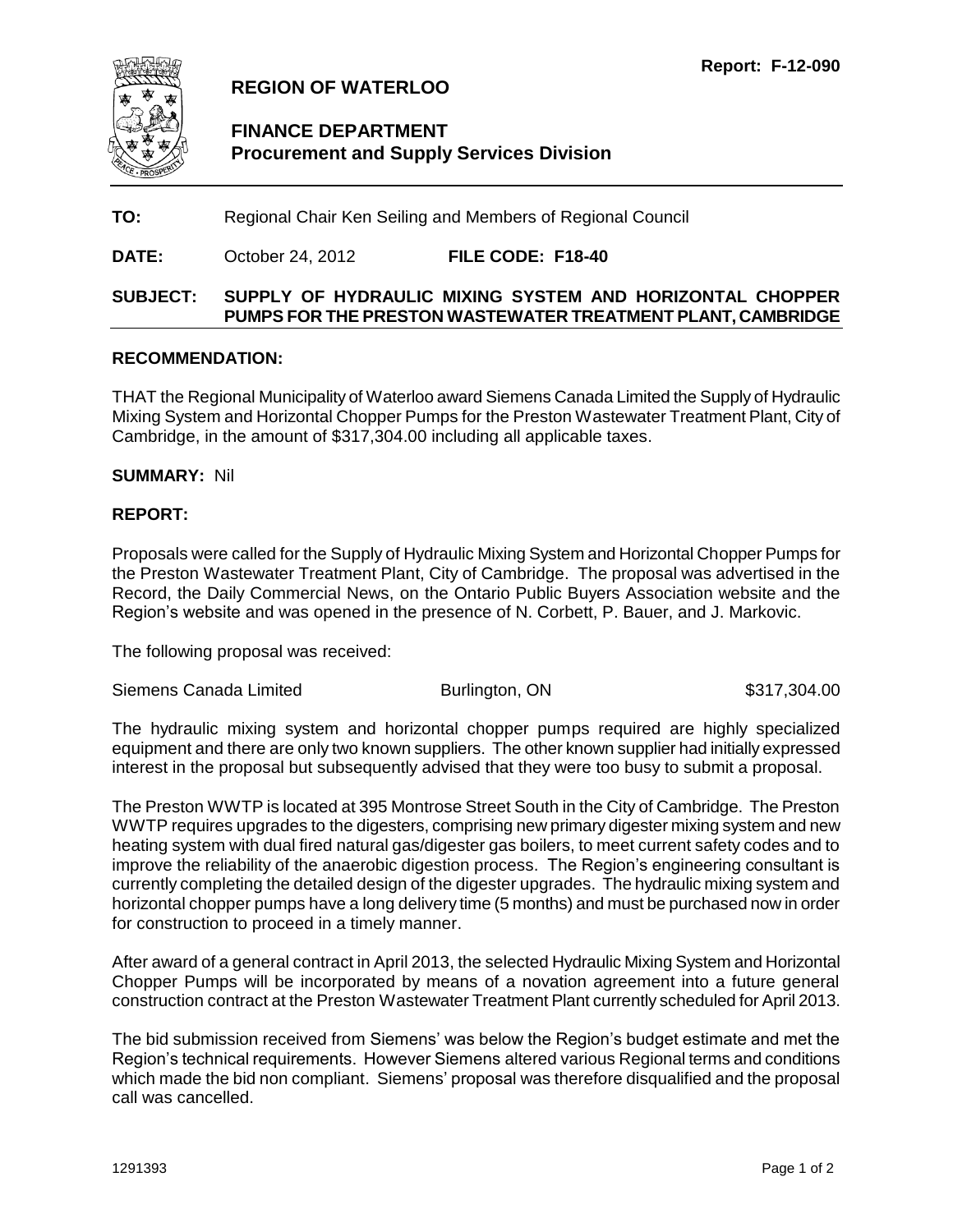In consideration of the above and in accordance with the Region's Purchasing By-law, the Region's Chief Purchasing Officer entered into negotiations with Siemens and reached mutually acceptable amendments to the general terms and conditions in consultation with Design and Construction, Legal Services and Risk Management.

Siemens has successfully supplied equipment for numerous similar installations in Canada and the United States.

#### **CORPORATE STRATEGIC PLAN:**

Award of this contract meets the Corporate Strategic Plan Objective to "develop, optimize and maintain infrastructure to meet current and projected needs" under Strategic Focus Area 2 (Growth Management and Prosperity).

#### **FINANCIAL IMPLICATIONS:**

| P2012-42                                         |       | \$317,304.00 |
|--------------------------------------------------|-------|--------------|
| Less: Municipal Rebate of 86.24% of HST (11.24%) |       | (31,561.92)  |
|                                                  | ⊤otal | \$285,742.08 |

The approved 2012 Ten Year Wastewater Capital Program includes a total budget of \$4,481,000 in 2012 to 2014 for the Preston WWTP Biosolids Upgrades (project #08255), funded from the Development Charge and Wastewater Reserve Funds. The cost of the Hydraulic Mixing System and Horizontal Chopper Pumps is 5% below the \$300,000 amount allotted in the total project budget for the purchase of the proposed equipment.

The final date of acceptance for this proposal is November 5, 2012.

#### **OTHER DEPARTMENT CONSULTATIONS/CONCURRENCE:** Nil

**ATTACHMENTS:** Nil

**PREPARED BY:** *C. Whitlock*, Director, Procurement & Supply Services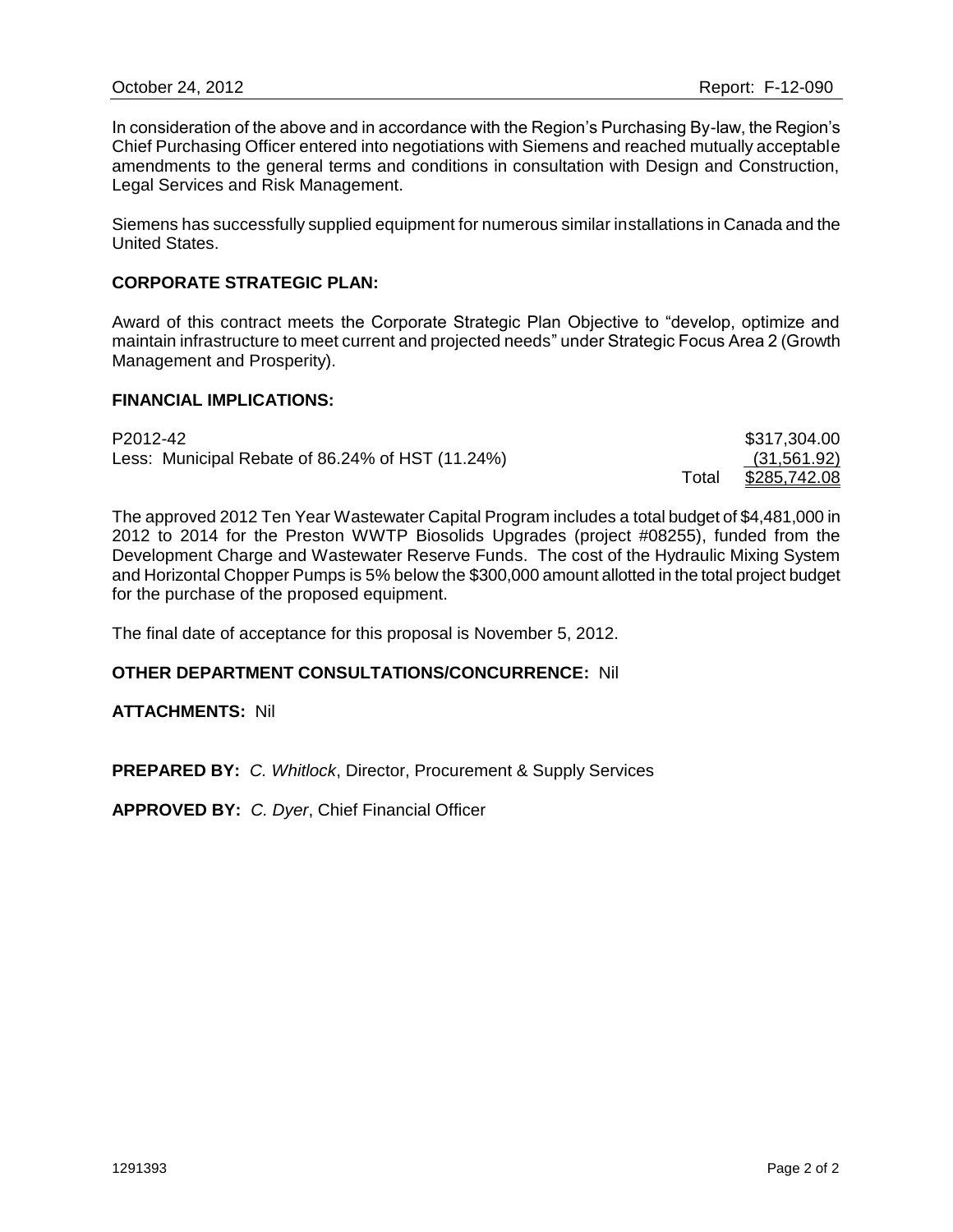<span id="page-13-0"></span>

# **FINANCE DEPARTMENT Procurement & Supply Services Division**

**TO:** Regional Chair Ken Seiling and Members of Regional Council

**DATE:** October 24, 2012 **FILE CODE:** F18-40

# **SUBJECT: P2012-31 PERSONAL COMPUTER REPLACEMENT**

#### **RECOMMENDATION:**

THAT the Regional Municipality of Waterloo accept the proposal of Amsdell Inc. for Personal Computer Replacement in the amount of \$829,721.40 including all applicable taxes.

#### **SUMMARY:** Nil

#### **REPORT:**

Proposals were called for Personal Computer Replacement and were advertised in the Record, on the Ontario Public Buyers Association website and on the Region's website. The proposals were opened in the presence of D. Peplinski, L. Labib and T. Lumgair.

Five bids were received. Based on the qualitative scoring criteria of proposal format, experience of the company, adherence to specifications and solution support and maintenance, three bidders were shortlisted.

The following proposals were shortlisted:

| <b>MDG Computers Canada</b> | Oakville, ON      | \$759,140.40 |
|-----------------------------|-------------------|--------------|
| Metafore Technologies Inc.  | Kitchener, ON     | \$779,145.35 |
| Amsdell Inc.                | Richmond Hill, ON | \$829,721.40 |

This proposal covers replacement of approximately 1,320 computers, Windows 7 operating system licenses, installation, four (4) years of support, and trade-in allowance. The desktop computers purchased under this proposal will replace existing desktop computers originally purchased in 2007 and 2008 that are at the end of their useful life.

Proposals were evaluated on the following criteria and weighting:

- Proposal Format 5%
- Company Profile 5%
- Adherence to Specifications 20%
- Solution Support and Maintenance 35%
- $\bullet$  Price 35%

Amsdell received the highest score in four (4) of the five (5) evaluation criterion. The high weighting criteria for solution support and maintenance is one of the most important aspects of this purchase, as the computers come with a 4 year parts and labour, on-site warranty. Amsdell responds to customer support on the same day, and with in-house staff. Amsdell have provided timely, reliable support for the Region's ITS Department in the past. Additionally Amsdell received full marks for adherence to specifications.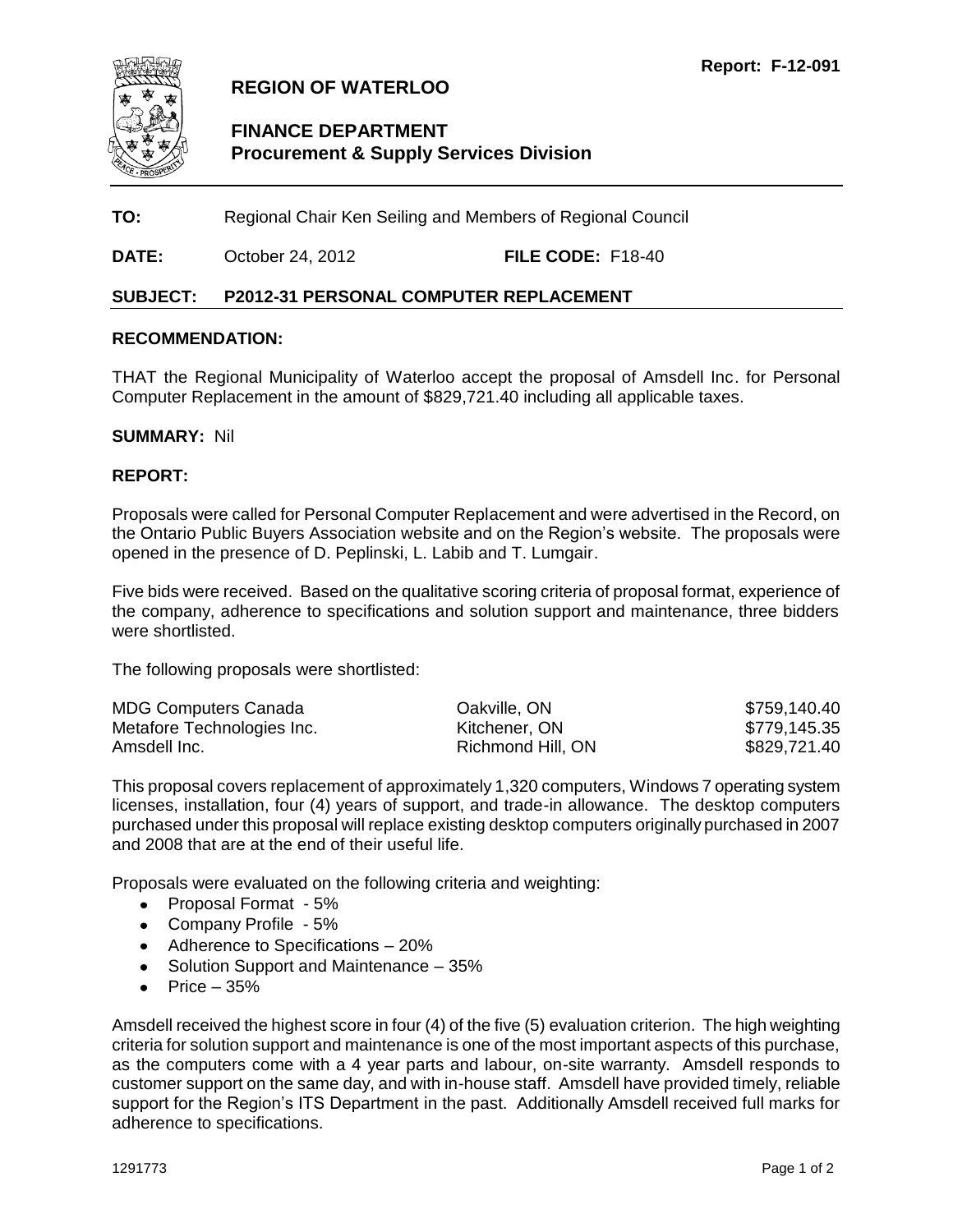#### **CORPORATE STRATEGIC PLAN:**

The replacement of computers supports Focus Area 2 – Growth Management and Prosperity of the Corporate Strategic Plan, specifically Strategic Objective 2.2 to develop, optimize and maintain infrastructure to meet current and projected needs.

#### **FINANCIAL IMPLICATIONS:**

| P2012-031 Amsdell Inc.                           |       | \$829,721.40 |
|--------------------------------------------------|-------|--------------|
| Less: Municipal Rebate of 86.46% of HST (11.24%) |       | (82,531.59)  |
|                                                  | ⊤otal | \$747,189.81 |

The approved 2012 Information Technology Services Capital Budget provides \$1,025,000 for computer replacements (project #90411), to be funded from the PC Reserve. To date, \$141,742 has been spent or committed, leaving a balance of \$883,258 for this proposal.

The final date of acceptance of this proposal is November 6, 2012.

#### **OTHER DEPARTMENT CONSULTATIONS/CONCURRENCE:** Nil

#### **ATTACHMENTS:** Nil

**PREPARED BY:** *C. Whitlock*, Director, Procurement & Supply Services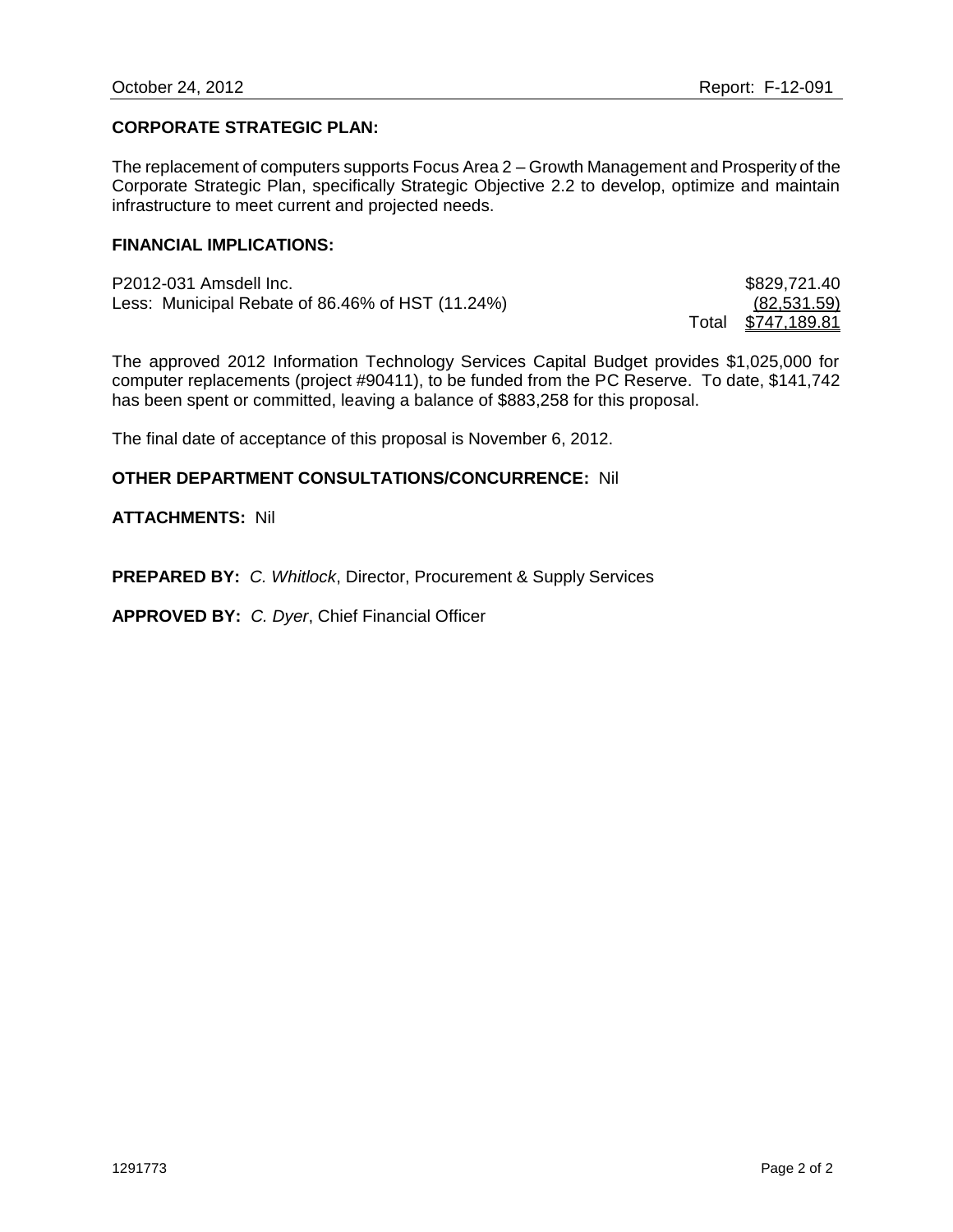# **THE REGIONAL MUNICIPALITY OF WATERLOO COMMUNITY SERVICES COMMITTEE**

# **Summary of Recommendations to Council**

<span id="page-15-0"></span>The Community Services Committee recommends as follows:

1. THAT the Regional Municipality of Waterloo approve entering into an extension of the funding Agreement in the additional amount of up to \$60,971 with the Federal Government of Canada or a Ministry or agency thereof for continued local coordination of the Homeless Individuals and Families Information System (HIFIS) for the period July 25, 2012 to March 31, 2014;

AND THAT the Regional Municipality of Waterloo enter into an Agreement with the House of Friendship of Kitchener for up to \$32,171 for continued delivery of certain aspects of the Homeless Individuals and Families Information System (HIFIS) for the period July 25, 2012 to March 31, 2014;

AND THAT the Regional Municipality of Waterloo enter into an Agreement(s) with consultant(s), as determined by the Commissioner of Social Services from time to time, for up to a maximum of \$26,700 collectively for continued delivery of certain aspects of the Homeless Individuals and Families Information System (HIFIS) for the period July 25, 2012 to March 31, 2014;

AND FURTHER THAT the 2012 Operating Budget for Social Planning be increased by \$17,604 gross and \$0 net as outlined in Report SS-12-045, dated October 16, 2012.

2. THAT the Regional Municipality of Waterloo write to the Premier in support of the Ontario Government's most recent budget commitments to eradicate contraband tobacco through the implementation of additional regulatory, enforcement, and other provisions in Bill 186;

AND THAT the provincial government is encouraged to continue to strengthen their strategies to address the manufacture and supply of contraband tobacco;

AND FURTHER THAT this resolution be shared with surrounding Central West municipalities (based on Ministry of Health and Long Term Care boundaries); local area municipalities; local Members of Parliament (MPs); and, local Members of Provincial Parliament (MPPs), as noted in report PH-12-041, dated October 16, 2012.

3. THAT the Regional Municipality of Waterloo approve the proposed update for *Waterloo Region's Community Action Plan for Low to Moderate Level Housing,* formerly titled *Waterloo Region in the 21st Century: A Community Action Plan for Housing* (the Action Plan), as described in Report P-12-106, dated September 25, 2012.

October 16, 2012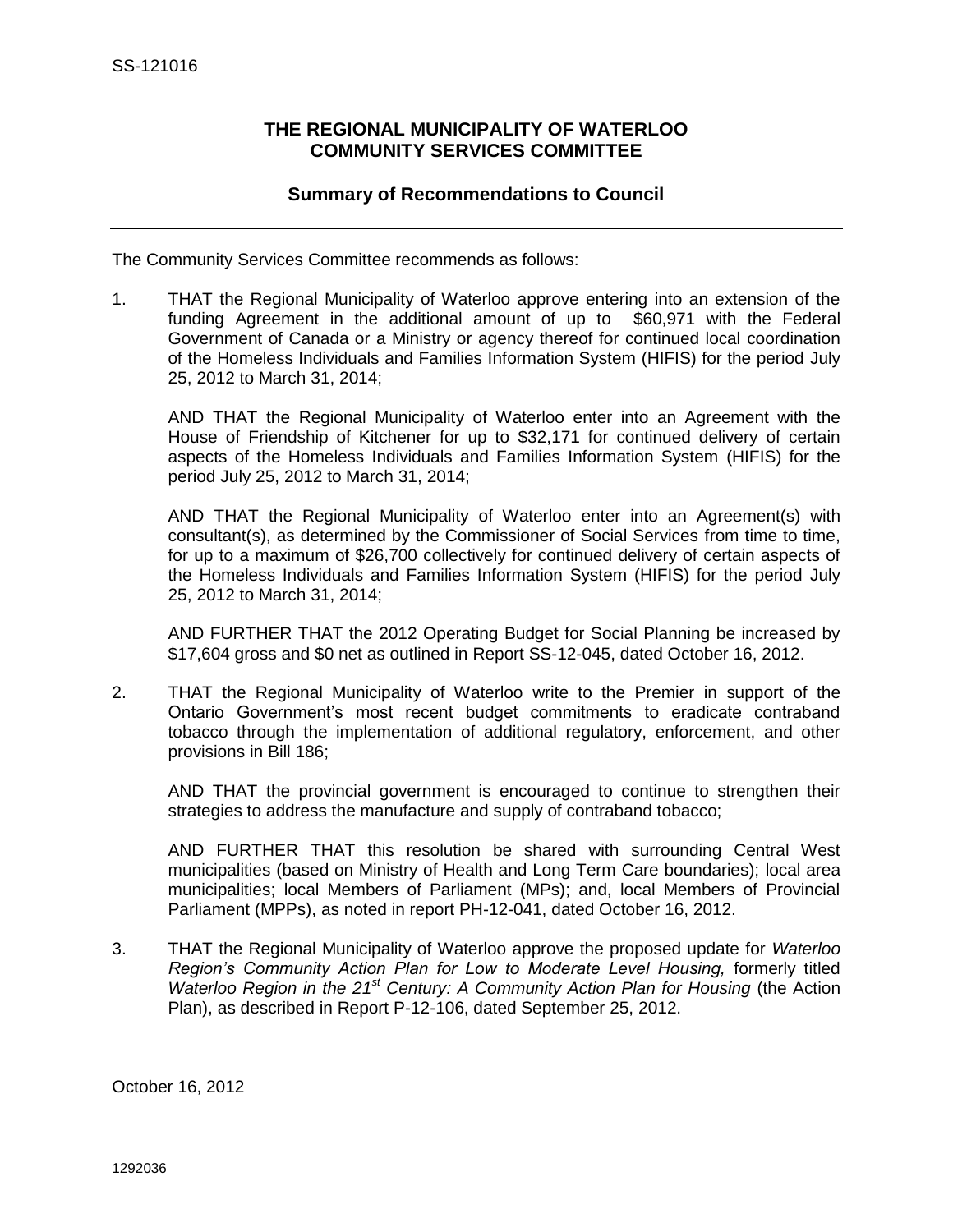# **THE REGIONAL MUNICIPALITY OF WATERLOO CLOSED COMMUNITY SERVICES COMMITTEE**

# **Summary of Closed Recommendations to Council**

<span id="page-16-0"></span>The Community Services Committee recommends as follows:

1. THAT the Regional Municipality of Waterloo appoint Anne Ramsay (Literacy Services) to the Employment and Income Support Community Advisory Committee for a term ending December 31, 2013.

October 16, 2012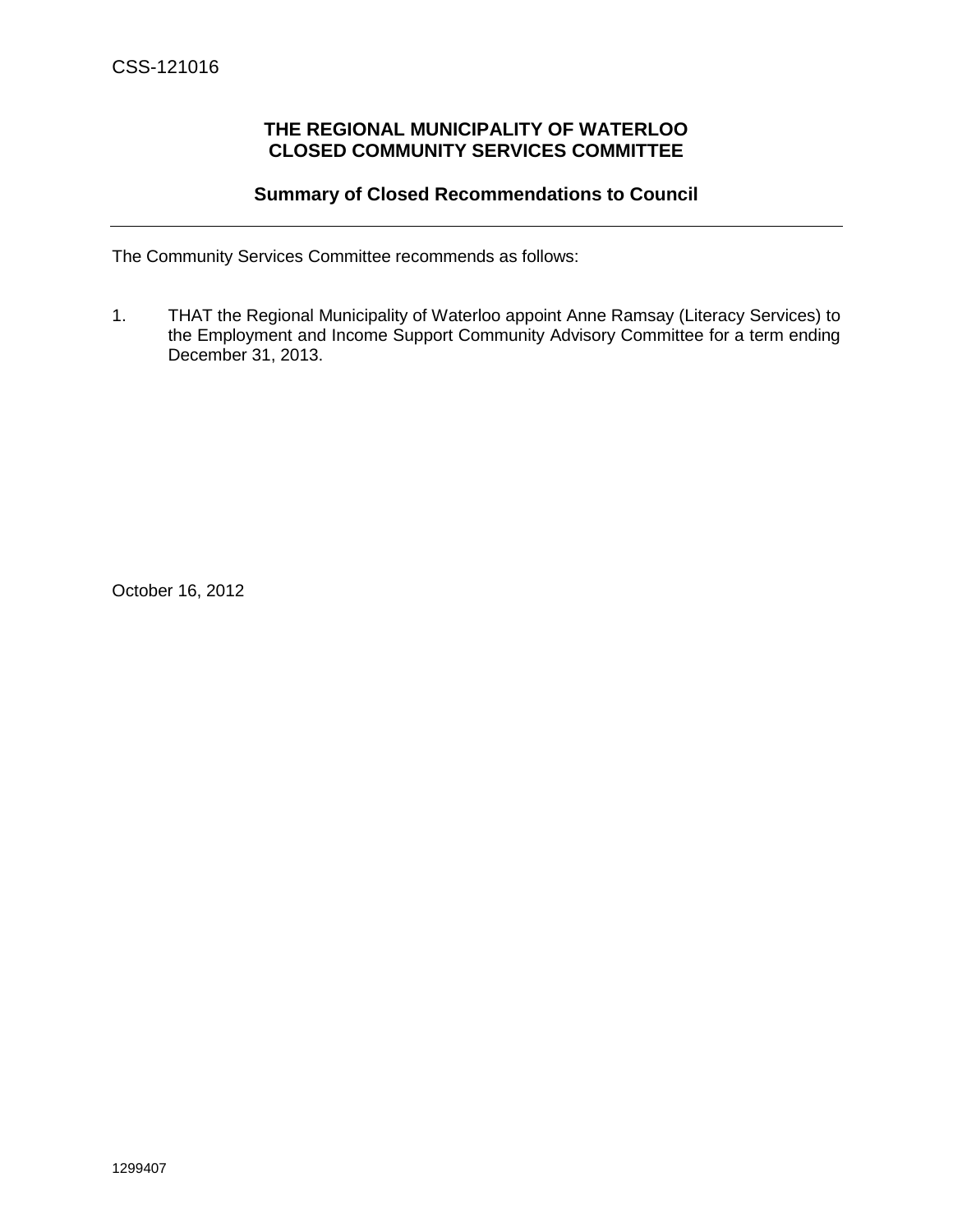# <span id="page-17-0"></span>**THE REGIONAL MUNICIPALITY OF WATERLOO PLANNING AND WORKS COMMITTEE**

# **Summary of Recommendations to Council**

The Planning and Works Committee recommends as follows:

- 1. That the Regional Municipality of Waterloo take the following actions with regards to the Municipal Class Environment Assessment for Fountain Street and King Street Improvements, Shantz Hill Road to Eagle Street in the City of Cambridge:
	- a) Approve the implementation of the Recommended Design Concept 3A as described in Report E-12-029 with a modified transit priority queue-jump lane as per the drawing in Appendix "C" of Report E-12-048;
	- b) Direct staff to file the Notice of Completion for this Class Environmental Assessment by means of advertisements in local newspapers and mailings to the adjacent property owners, tenants and public agencies and place the Environmental Study Report on the public record for a period of 30 days; and
	- c) Subject to the Region receiving the necessary unencumbered land through dedication from P&H Milling Group and subject to further consultation with all affected property owners, direct staff as part of the detailed design to shift the King Street West road alignment as per the drawing in Appendix "B" of Report E-12-048.
- 2. THAT the Region of Waterloo accept P-12-108, Monthly Report of Development Activity for September 2012, dated October 16, 2012.
- 3. THAT the Regional Municipality of Waterloo express its preference to the Ontario Ministry of Transportation for the widened at-grade alternative for Highway 7/8 in the Township of Wilmot (New Hamburg), as described in Report P-12-109, dated October 16, 2012;

THAT the Ontario Ministry of Transportation only initiate these improvements after a monitoring program indicates the widened at-grade alternative is required;

AND THAT the Ontario Ministry of Transportation apply the "Designated/Special Areas" criterion in the natural environmental factors evaluation for Segment G, to account for the "Special Valley" designation of the Nith River valley in the Township of Wilmot.

- 4. THAT the Regional Municipality of Waterloo retain the firm of Deloitte & Touche LLP ("Deloitte") to provide financial advisor services on an as-needed and as-requested basis in connection with implementation of the Rapid Transit Project as described in Report F-12- 085/E-12-107 dated October 16, 2012. Conflicts: K. Seiling D. Craig R. Deutschmann
	- 5. THAT the Regional Municipality of Waterloo approve the following actions regarding Regional Road 45 (East River Road) from Brantford Highway 24 to Region of Waterloo / Brant County boundary, (legally described as PT Subdivision LT 1 CON 7 EGR as in ND15803, ND15804 (2ndly) & ND11688 (11thly) except PT 1 on Plan 58G885, Township of North Dumfries, being all of PIN 22679-0274; and PT Subdivision LT 1 CON 7 EGR North Dumfries being forced road known as Glen Morris Regional RD BTN East River Road &